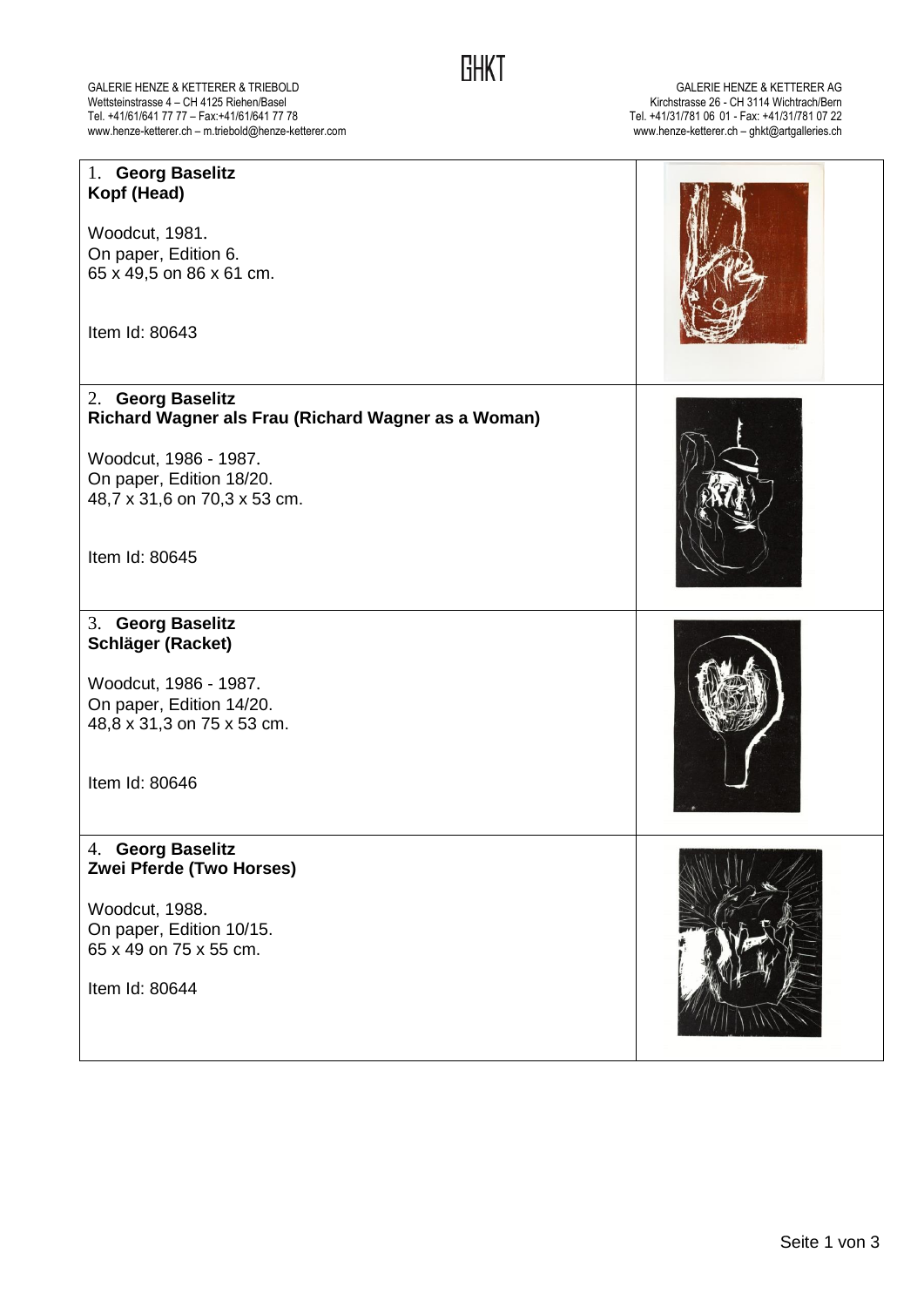## GALERIE HENZE & KETTERER & TRIEBOLD<br>GALERIE HENZE & KETTERER AG<br>Tel. +41/61/641 77 77 – Fax:+41/61/641 77 78 Tel. +41/31/781 06 01 - Fax:+41/31/781 07 22 Wettsteinstrasse 4 – CH 4125 Riehen/Basel Kirchstrasse 26 - CH 3114 Wichtrach/Bern Tel. +41/61/641 77 77 – Fax:+41/61/641 77 78 Tel. +41/31/781 06 01 - Fax: +41/31/781 07 22 www.henze-ketterer.ch – m.triebold@henze-ketterer.com www.henze-ketterer.ch – ghkt@artgalleries.ch

| 5. Georg Baselitz<br>Dresdner Frau IV (Woman from Dresden IV)<br>Woodcut, 1989 - 1990.<br>On paper, Edition 15/30.<br>60,1 x 50,2 on 100 x 70 cm.<br>Item Id: 80647                                                              |  |
|----------------------------------------------------------------------------------------------------------------------------------------------------------------------------------------------------------------------------------|--|
| 6. Georg Baselitz<br>Grün VIII (Green VIII)<br>Woodcut, 1990.<br>On paper, Edition 16/30.<br>62 x 30 on 86,2 x 50 cm.<br>Item Id: 80651                                                                                          |  |
| 7. Georg Baselitz<br>Der Berg (The Mountain)<br>Colour woodcut, 1991.<br>On paper, Edition 16/30.<br>100 x 70 on 104,5 x 76,5 cm.<br>Item Id: 80652                                                                              |  |
| 8. Georg Baselitz<br>La nuit mit Marie<br>Linocut, 2002.<br>On paper. Edition 2/6.<br>202 x 150 cm on 228 x 170 cm.<br>Numbered in pencil on the lower left. Signed and dated in pencil on the<br>lower right.<br>Item Id: 80311 |  |

**GHKT**